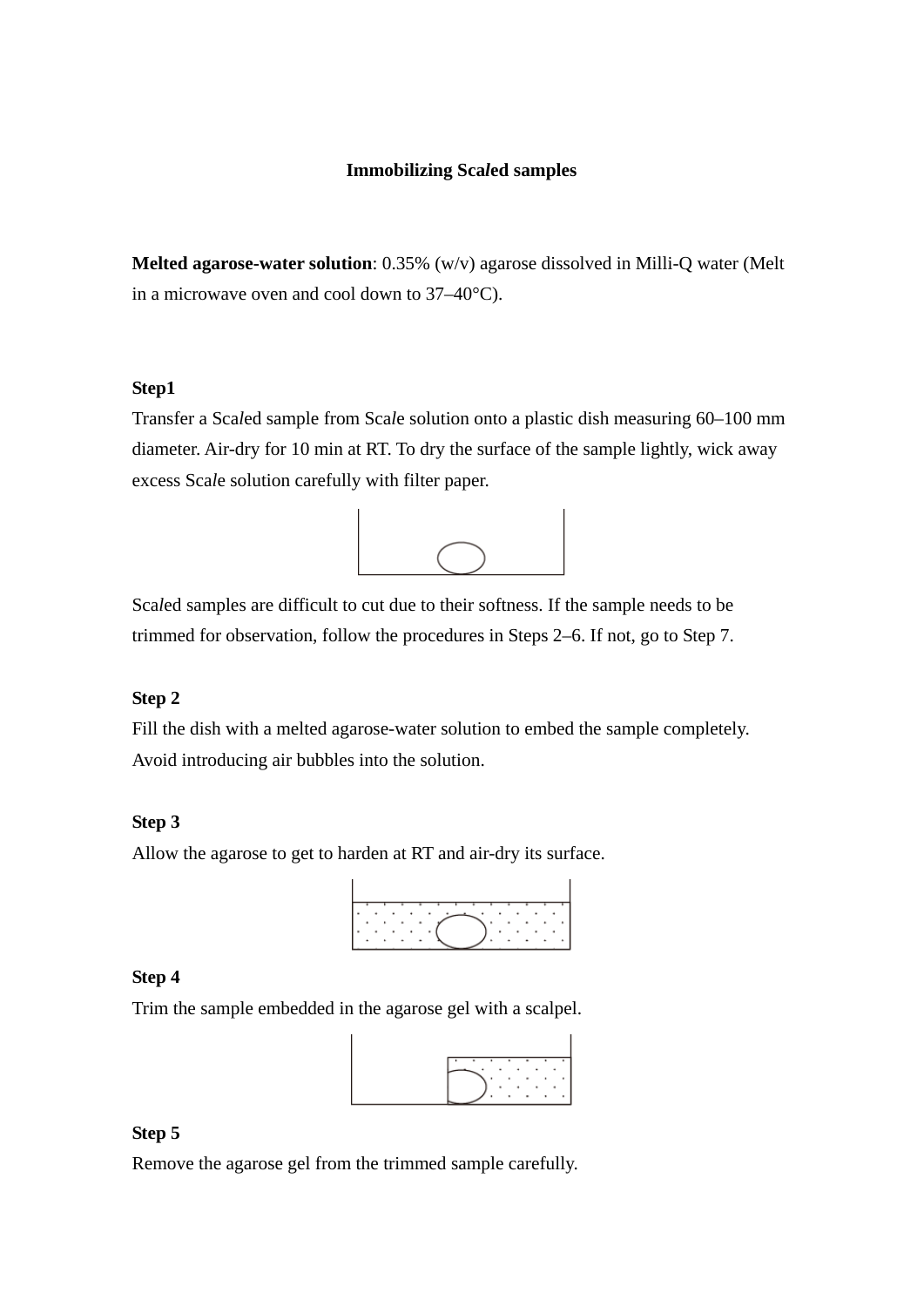#### **Step 6**

Place the (trimmed) Sca*l*ed sample onto a plastic dish measuring 60–100 mm diameter for observation using an upright confocal or two-photon excitation microscope. Position the sample with the observation part on top.



# **Step 7**

Pour a melted agarose-water solution gently over the top of the sample. Let the viscous solution run radially down the sides. After hardening, the mountain-shaped agarose gel covers most of the sample deeply, but the summit should be covered with only a thin film of agarose gel. In this setup, the observation part should be accessible to an objective lens.



## **Step 8**

Air-dry the surface of the entire agarose gel for approximately 30 min at RT. Then immobilize the gel edge onto the surface of the plastic dish with fast-drying adhesive (Aron Alpha or Krazy Glue).



#### **Step 9**

Pour Sca*l*eA2 solution into the dish until the mountain is submerged. Gently shake the plastic dish using an orbital shaker for 3 hours at RT. The Sca*l*eA2 solution is being diluted with the remaining water. Repeat this step with new Sca*l*eA2 solution.